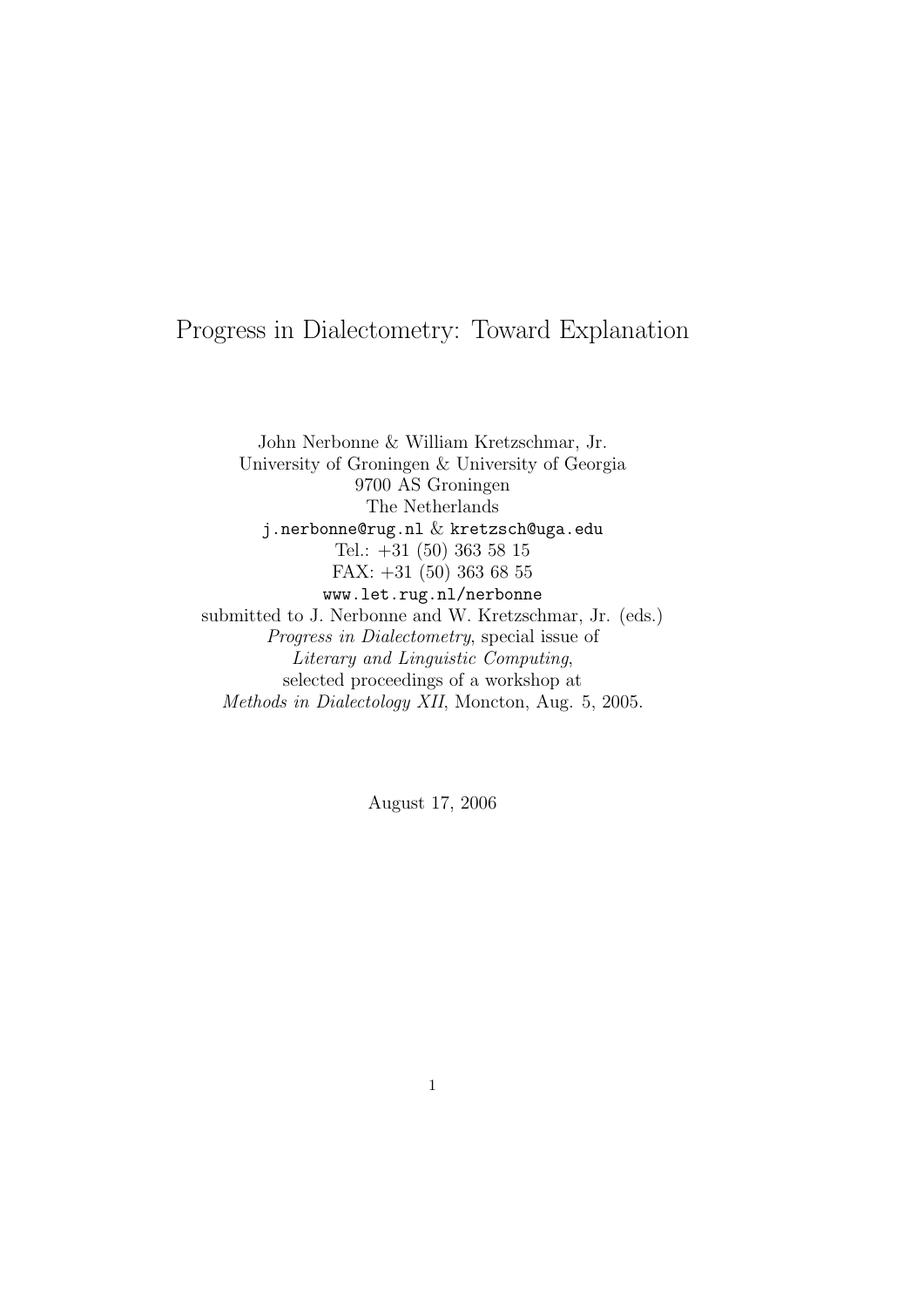#### Abstract

Dialectometric techniques analyze linguistic variation quantitatively, allowing one to aggregate over what are frequently rebarbative geographic patterns of individual linguistic variants, such as which word is used for a particular concept in a language area, or which sounds are used in particular words. This leads to general formulations of the relation between linguistic variation and explanatory factors. Dialectometric techniques are maturing continuously, paving the way to genuinely new opportunities for the explanation of linguistic variation. These include most prominently techniques for analyzing syntactic variation, techniques for comparing the relative importance of different individual linguistic variables, techniques for comparing the relative importance of linguistic levels such as pronunciation, vocabulary, and/or prosody, and many more. This article serves as an introduction to a special issue of Literary and Linguistic Computing devoted to presenting new work constituting Progress in Dialectometry: Toward Explanation.

# 1 Introduction & Background

Linguistic variation is not merely of proverbial interest, there are even songs sung celebrating its fascination, e.g. Cole Porter's Let's call the whole thing off: "You say tomato [tə.'mei.rou], and I say tomahto [tə.'ma.tou], You say potato [pə.'tei.rou], and I say potahto [pə.'ta.tou]." Variant linguistic forms constitute one of the aspects of language with the greatest popular appeal, and their systematic study has resulted in fascinating, well-developed scholarship (Chambers & Trudgill 1998,  $[11980]$ , Milroy & Gordon 2003, Niebaum & Macha 2006). Language forms vary according to geography, social class, sex, occupation, and age, where the study of dialect geography has dominated the history of the discipline, just as it receives the lion's share of the attention in the work reported on here.

### 1.1 Motivation

Scholars and scientists generally address the subject of variation from one of three, often overlapping perspectives: social, historical and linguistic. The social perspective addresses the synchronic function of linguistic variation to signal social identity, e.g. geographic provenance or class affiliation. The 'tomahto' speaker signals—intentionally or unintentionally—a regional or social affiliation that interlocutors may use to classify him within the language community. The historical perspective assumes that some linguistic features are preserved differently over time, and in particular that certain features are well preserved (Labov 1994). By studying linguistic variation, particularly patterns of unusual, shared linguistic customs, we may open a window to older forms of a language, perhaps even reconstruct prehistoric patterns of shared development. Since shared linguistic developments suggest a common social history, this perspective on language variation holds the promise of insight into ancient demography. Finally, since some variation originates in linguistic processes, the study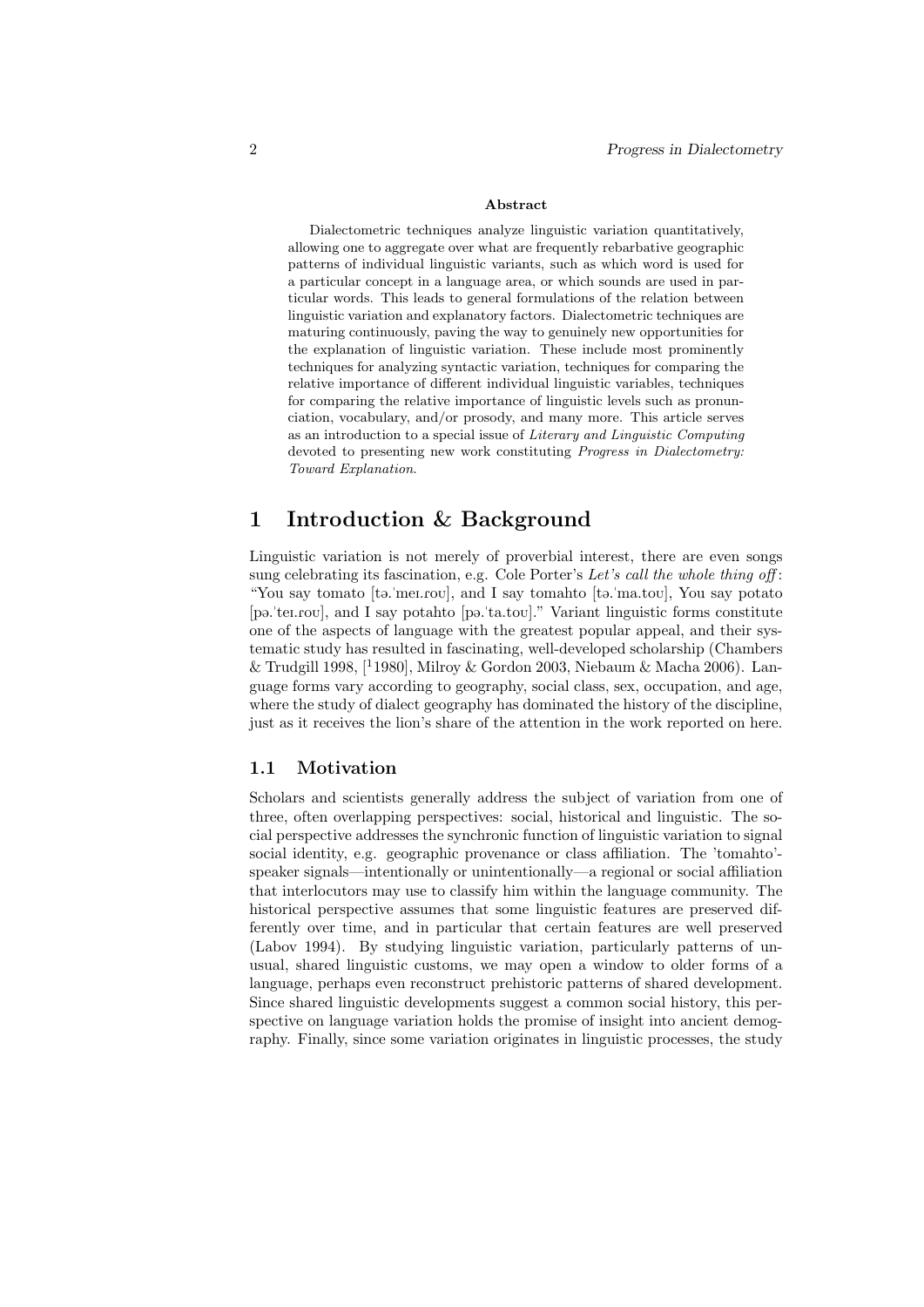of linguistic variation may enlighten linguistic theory Perhaps because modern linguistics has immensely broadened the range of analytical techniques we may bring to bear in variational analysis, this perspective seems to be the impetus behind a great deal of modern work on linguistic variation.

These perspectives need not agree, in the sense that the structures they rely on for explanation may not be the same. For example, for features to be effective in signaling geographic provenance, interlocutors within the language community must be sensitive to them, at least subliminally. But these need not be features that are destined to resist change and therefore provide signals of shared demographic history. So it is conceivable that the social and historical perspectives on variation could evolve into separate enterprises. And linguistic theory offers such a wealth of descriptive mechanisms that it would also be surprising if none of them were useful in describing variation. The fact that these perspectives nonetheless do often seem to agree reflects the cognitive basis of language.

For a feature to reflect linguistic history, it must be passed from one generation to the next. This transmission is not genetic but rather cultural, however, and therefore presupposes that the younger generation perceives and encodes the features being transmitted. This cognitive basis for historical transmission means that features that play a role in historical explanation must be cognitively available. And linguistic theory, even as it makes a myriad of descriptive mechanisms available, must accept the additional task of examining which descriptions most exactly fit the data.

# 2 Dialectometry

In general, individual linguistic features—words, constructions, and pronunciation variants—are associated only weakly with geography. For every promising candidate of a feature which might "define" a dialect area, it always turns out that there are exceptional sites within and and without the area which run counter to the candidate "definition". Dialectology was plagued with questions about the imperfect relation between form and geography until Séguy (1973) noted that, even if individual features led to imperfect characterizations, aggregates of features could reliably indicate geographic relations. This was essentially the birth of dialectometry, which especially Goebl (1982) and Goebl (1984) refined and improved.

Nerbonne & Kretzschmar (2003) preceded the present volume and focused on the role of computers in dialectometry and on the refinement of dialectometric technique. In the call for papers in this volume we therefore wished to proceed beyond the refinement of technique. We asked especially for work aiming to further explanation of language variation.

We are gratified by the response. Several papers echo the wish to involve dialectometry in deeper explanation, several extend dialectometry to new areas, and several in particular seek to relink the individual features which Seguy abstracted over (above) to the aggregate characterizations. We expand on these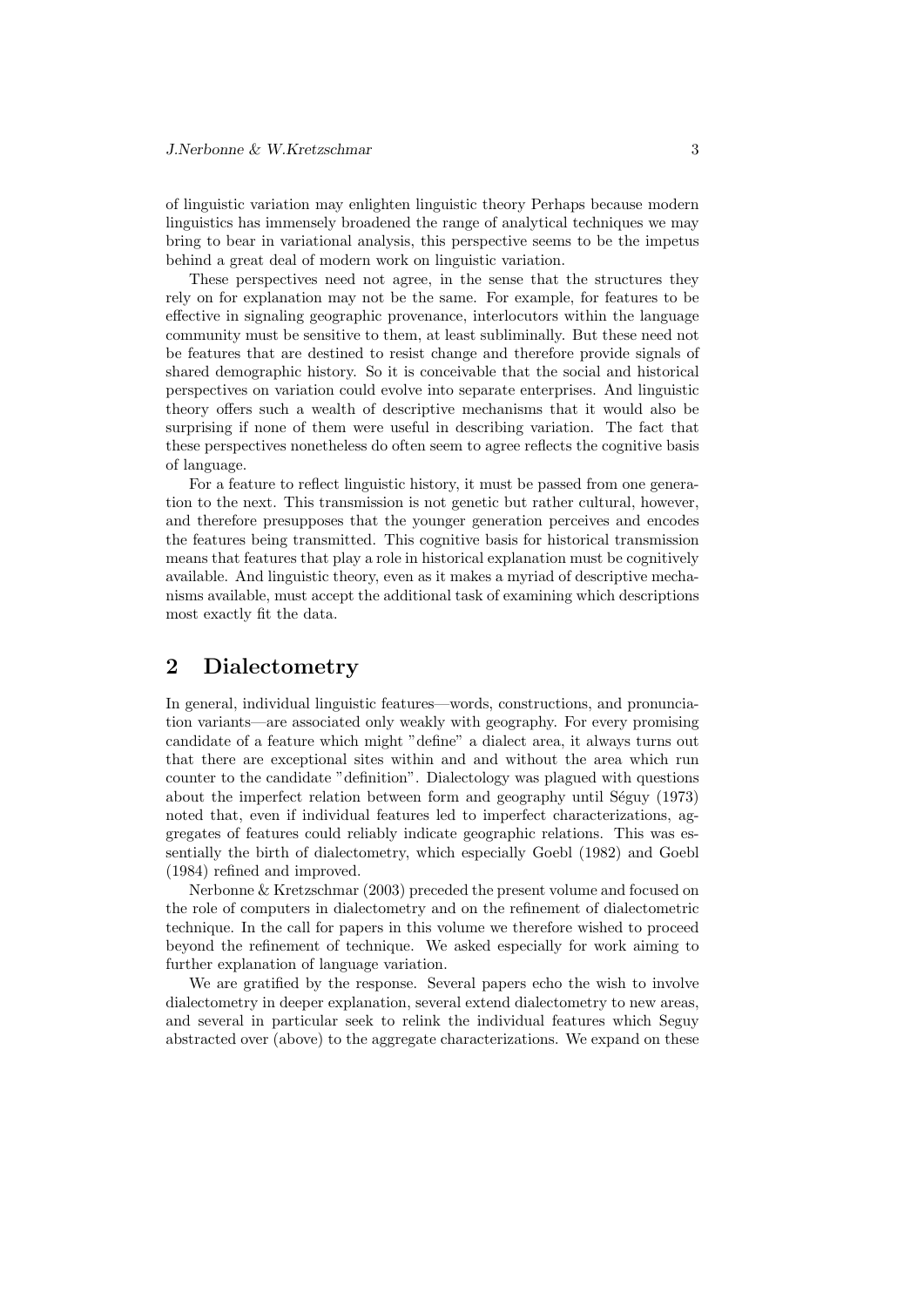themes below.

### 2.1 Organizational background

The papers in this special issue of *Literary and Linguistic Computing* arose from a special session at Methods XII, the 12th International Conference on Methods in Dialectology held at the Université de Moncton in Moncton, New Brunswick (Canada). The Association for Literary and Linguistic Computing (ALLC) sponsored this special session naming Prof. Hans Goebl the ALLC invited speaker. Prof. Goebl's talk to the workshop was simultaneously a plenary address to the entire conference, and we are pleased to include it among the papers here. Prof. Lisa Lena Opas-Hänninen (Oulu) also presented ALLC young researchers' awards to Dr. Cynthia Clopper (Indiana University) and Mr Marco Spruit (Meertens, Amsterdam) at a well-attended reception sponsored by the ALLC.

# 3 Papers

The remainder of this introduction suggests a framework from which to understand the individual papers, and it attempts to put them into a broader perspective.

### 3.1 State of the Art

The first three papers may safely be said to reflect the state of the art, one (Kretzschmar's) by reflecting on that important, but often neglected question: what does the current state of the field *fail* to tell us about linguistic variation, suggesting therefore the directions the field needs to move in. Goebl's and Haimerl's papers reflect the state of the art to a great degree because Goebl's work—in which Haimerl has played an important role—has largely defined the state of the art in dialectometry. If this way of introducing the work suggests a completed, and therefore, stagnant line of research, then let us hasten to add that the research line is vibrant, and that in particular Goebl's paper provides a novel insight into the role of geography in determining linguistic variation. We examine each of these in more detail.

### Kretzschmar on Dialectometric Reflection

Dialectometry has involved the application of mathematical and computational techniques to the analysis of linguistic variation, and like many innovative research lines, it has been necessary first to explore many options, to refine techniques, to examine their consistency and validity, to compare different languages, different sorts of data (lexical, morphological, pronunciational, and potentially others), and different data sets. Kretzschmar sees the field progressing technically, and other papers in this volume are proof of that progress.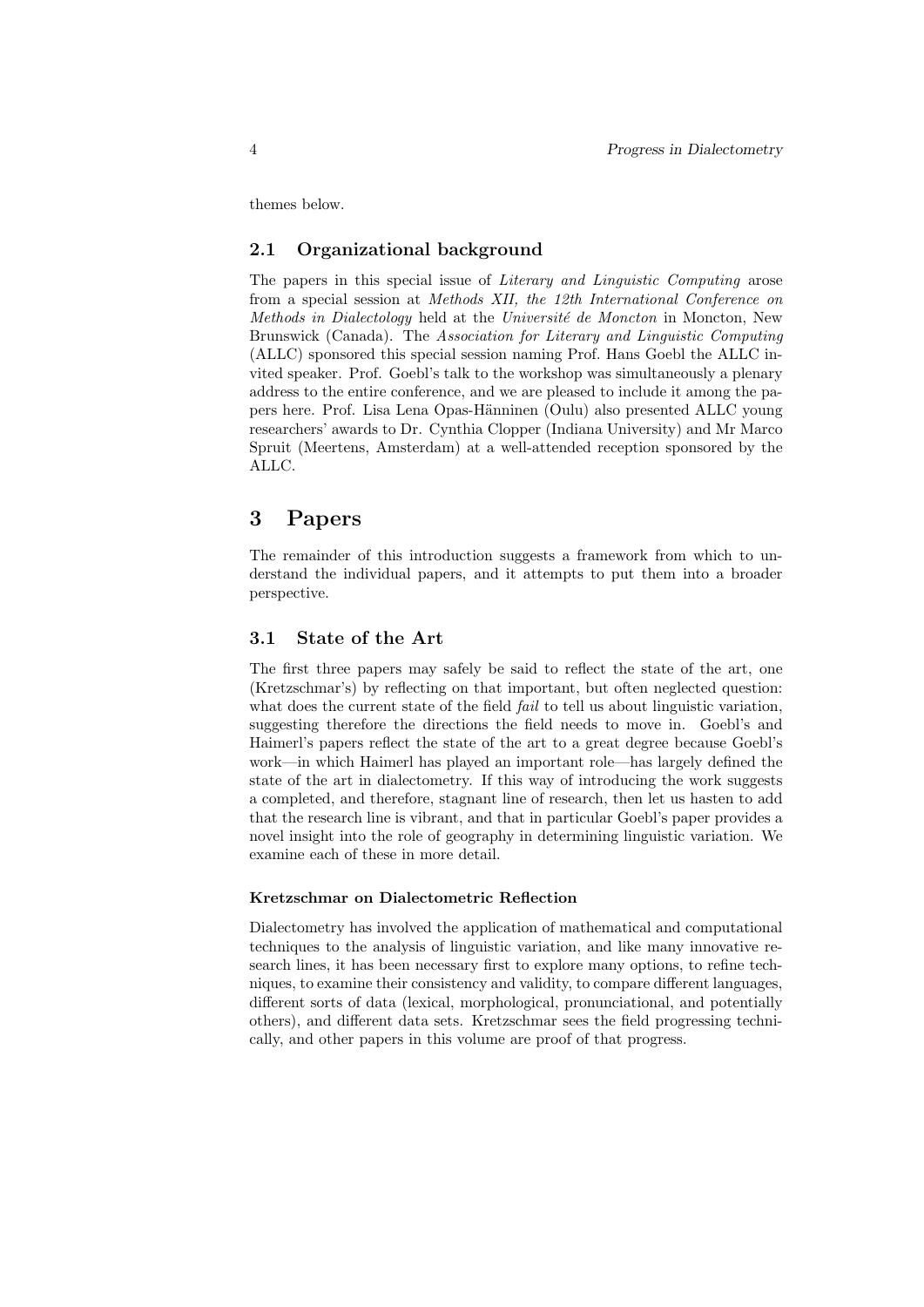But Kretzschmar, very much in the spirit of this volume, warns against focusing only on technical progress. The technically or quantitatively oriented dialectologist needs to reflect on the scientific questions being asked, and needs especially to take care that the techniques are appropriate for the questions.

Kretzschmar warns in particular of two specific dangers, first, that of imagining that the geographical reality around which linguistic variation is structured is known a priori, and second, that the linguistic reality being structured is somehow given. Dialectometrists need to be reflective both about the geography they assume and also about the linguistic structure they assume. Kretzschmar admonishes against:

[...] dialectologists leaping past interpretation of their particular data because they think they already know what it should mean [...] in order to apply it to issues of culture, language standards and even population genetics."

With the regard to the tendency to be unreflective about geography, Kretzschmar notes that too much work attempts to identify dialect areas, while ideas about dialect continua also support analysis of language variation. The issues concerning the proper organizing concepts in geography deserve further attention. Goebl (this volume) explores the link with geography in a novel way (see below in this article as well).

#### Goebl on Current Salzburg Work

As we noted in the introduction to our last collection of papers on dialectometry (Nerbonne & Kretzschmar 2003), Hans Goebl is the person most—indeed, almost single-handedly—responsible for the shift in scholarly opinion that has brought dialectometrical techniques to the innovative forefront of work on linguistic variation in the last decades of the twentieth century (Chambers & Trudgill 1998, [<sup>1</sup>1980], pp. 140–148). Goebl (1982) and Goebl (1984) elaborated extensively on basic dialectometrical ideas that Seguy had introduced and demonstrated their scientific potential in detailed analyses of the data of the Atlas Linguistique de France (ALF).

It was therefore more than appropriate that Goebl was a plenary speaker at Methods XII, and the only invited speaker at the workshop Progress in Dialectometry: Toward Explanation. Goebl titles his contribution "Recent Advances in Salzburg Dialectometry", and his paper will be a most useful starting point for readers unfamiliar with the basic workings of dialectometry. Goebl reviews the basic data normally available for analysis, its organization into a place  $\times$ feature matrix in which each cell provides the realization of a linguistic feature at a particular places. He also reviews the calculation of differences between place vectors, including potential refinements. From this he introduces the notion of a similarity distribution with respect to a single place (data collection site). A site is represented by a vector of values for each of the features tested during the data collection period. We calculate the similarity of this site to every other site in the collection. Goebl then shows how the simple properties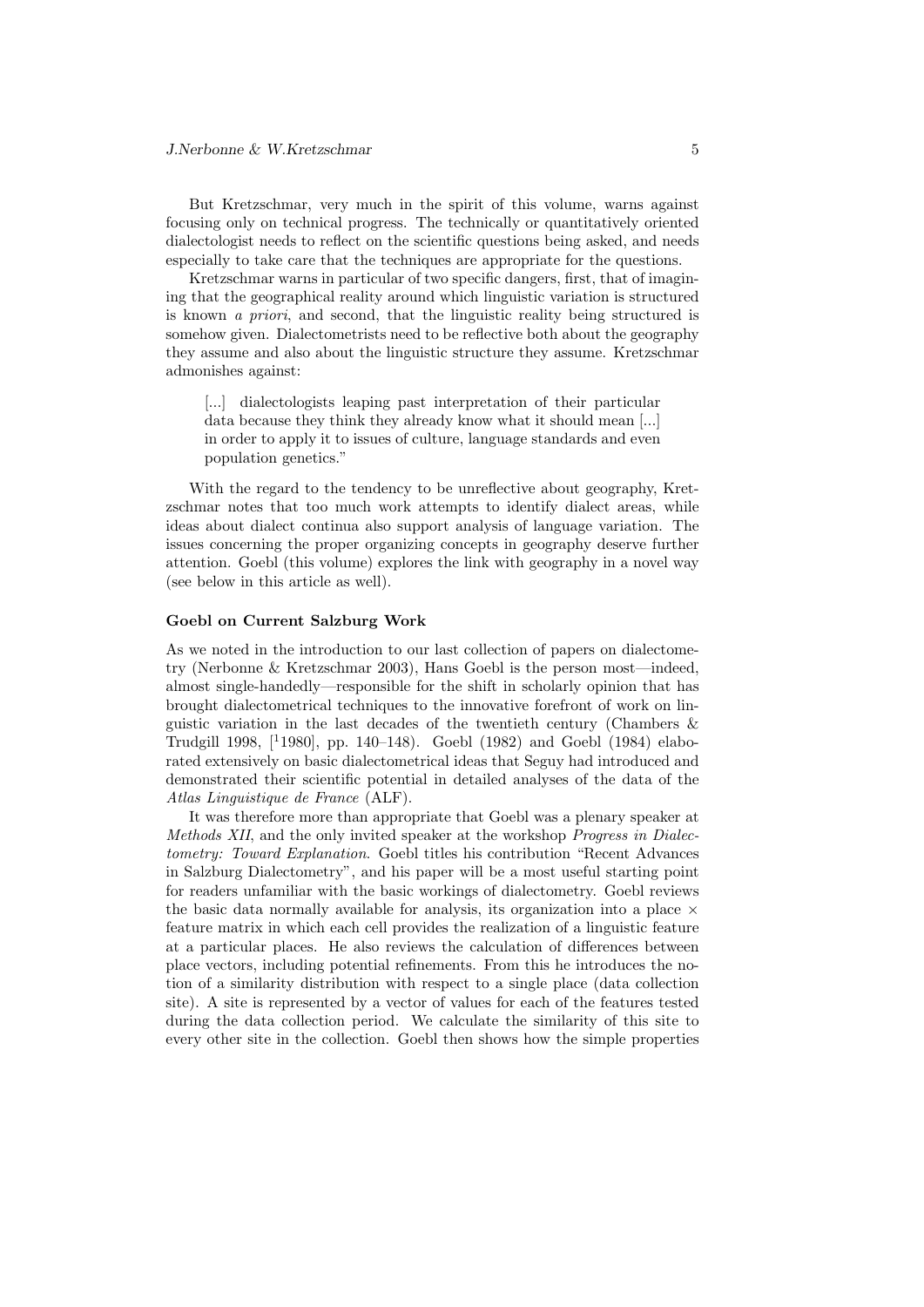of these distributions reveal the geolinguistics of the region, focusing on the maxima of the distributions, which Goebl interprets as "dialect kernels", and the (right) skew, which he interprets as evidence of a transition area.

It will not be obvious to every reader that this is more than an elegant summary of a mature methodology, and the title is too modest in this respect. But Goebl continues his line of examining variation from the entire range of positions in a language area, extending the analysis now to a calculation of the correlation between linguistic distance and geography. In fact the calculation of the correlation between linguistic and geographic distance is standard in quantitative linguistics, introduced by Séguy (1971) and Cavalli-Sforza  $\&$  Wang (1986). But Goebl examines the correlation from each individual place in the distribution, demonstrating that the degree of correlation is geographically conditioned! From some perspectives the correlation is high and from others low; moreover, these places of high and low correlation show striking geographic coherence.

#### Haimerl on VDM: Visual Dialectometry

It should be clear that Goebl's analyses—just as those in the other contributions to this volume—would not be possible without extensive computational support. The examples from Goebl's paper involve the calculation of over 600 distributions of linguistic similarity, as well as the descriptive statistics associated with them. One might indeed speculate that the rather slow reception of dialectometrical ideas in the 1970's and 1980's may have been due to the relative difficulty of performing the required analyses. Students of dialectology or language variation need no longer face such difficulties, however, thanks to the work of Edgar Haimerl.

Haimerl has developed Visual DialectoMetry (VDM), a freely available software package for the storage, management, analysis and visualization of dialectometric data. The package is particularly aimed at supporting the exploration of dialect data, and most particularly at supporting exploration via the visualization through maps. It uses a simple database for the storage and management of the data, facilitating different views. Haimerl sketches the database design used in VDM, emphasizing its support of the needed flexibility.

In order to support efficient exploration of dialect data, it is necessary to redraw maps within a second or so, allowing the researcher rapidly to shift perspective from one place within the language area to another. For speed in visualization, two-dimensional (place  $\times$  place) similarity data is cached in packed. single-dimensional form. Support is provided for using geographic information systems such as MapInfo together with VDM.

At this moment we know only of Haimerl's VDM package and Peter Kleiweg's L04 package (www.let.rug.nl/kleiweg/L04), which are freely available for use in dialectometry. Kleiweg's Linux-based package is focused on pronunciation analysis, and Haimerl's MS Windows-based work on the analysis of categorical (nominal) data. They provide excellent opportunities for first experiments of those interested in attempting dialectometrical analyses of their own.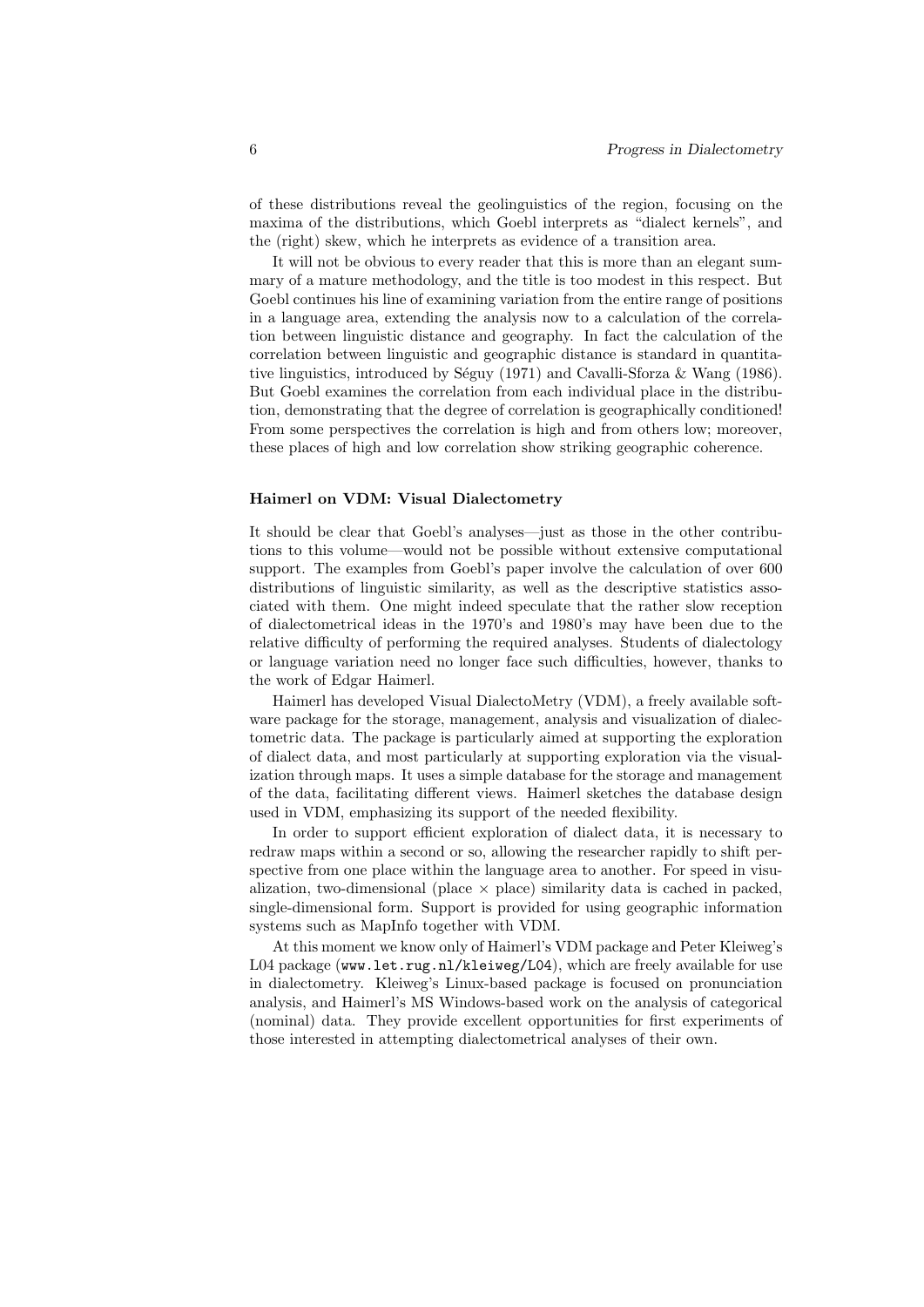### 3.2 Linguistic Structure

As we noted in the introduction, many linguists find dialectology fascinating for the opportunity it provides to put linguists concepts to good use. Some linguists are therefore impatient with the tendency in dialectometry to aggregate many differences. This clarifies the relative degree of difference among the different sites and areas, but it normally assigns no pride of place to important linguistic concepts such as phonemic differences or structural, as opposed to lexical differences. But this is not inherent to dialectometry as Shackleton (2005) and also the three contributions in the current section demonstrate.

#### Clopper and Paolillo on American Vowels

Clopper and Paolillo have collected acoustic data on fourteen vowel phonemes from six regional varieties of American English as spoken by both men and women. They focus on vowel duration, and on the first two formant frequencies, as is standard. (Formants are resonant frequencies, and they vary according to the shape of the mouth, which in turn varies according to the vowel being pronounced.) It is clear that there are substantial differences both among the regions and between the men and women, but the authors focus, not on the accumulated differences (as might be expected in dialectometry), but rather on extracting the linguistic structure implicit in the data collection. The report on a preliminary study in which they verified that factor analysis would function as wished. In that study vowels were treated as cases, and the five variables were vowel duration as well as the first two formant frequencies at two different sampling times, and factor analysis was indeed successful to reducing the five variable to two independent factors.

The second study uses the same data, but aims at detecting geographically conditioned variation, even while retaining the men and women speakers. The authors have recordings of four token sets from each speaker, where a token set included one pronunciation of each of fourteen vowels, yielding a total of 170 cases (some data was missing). They recorded values for seventy variables, viz., the frequency of the first two formants at two sample points as well as the duration. In this case the vowel token sets, each corresponding to a single speaker's production, were analyzed as the cases.

Clopper and Paolillo were able to extract five interpretable factors, the first two of which corresponded to the first two vowel formants, confirming the importance of these vowel characteristics. These two factors together were also sufficient to distinguish men's from women's speech, and there was a little evidence of regional variation. Vowel duration was the focus of factor three, which also reflects regional variation, Southern speakers using longer vowels. The fourth factor indicates back vowel fronting, which is a regional feature of the South and West. Finally, the fifth factor indicates the lowering of some mid and low vowels, part of a shift in the pronunciation of the northern American cities on which Labov, Ash & Boberg (2005) has written extensively. It is particularly striking to see these patterns emerge from purely acoustical data.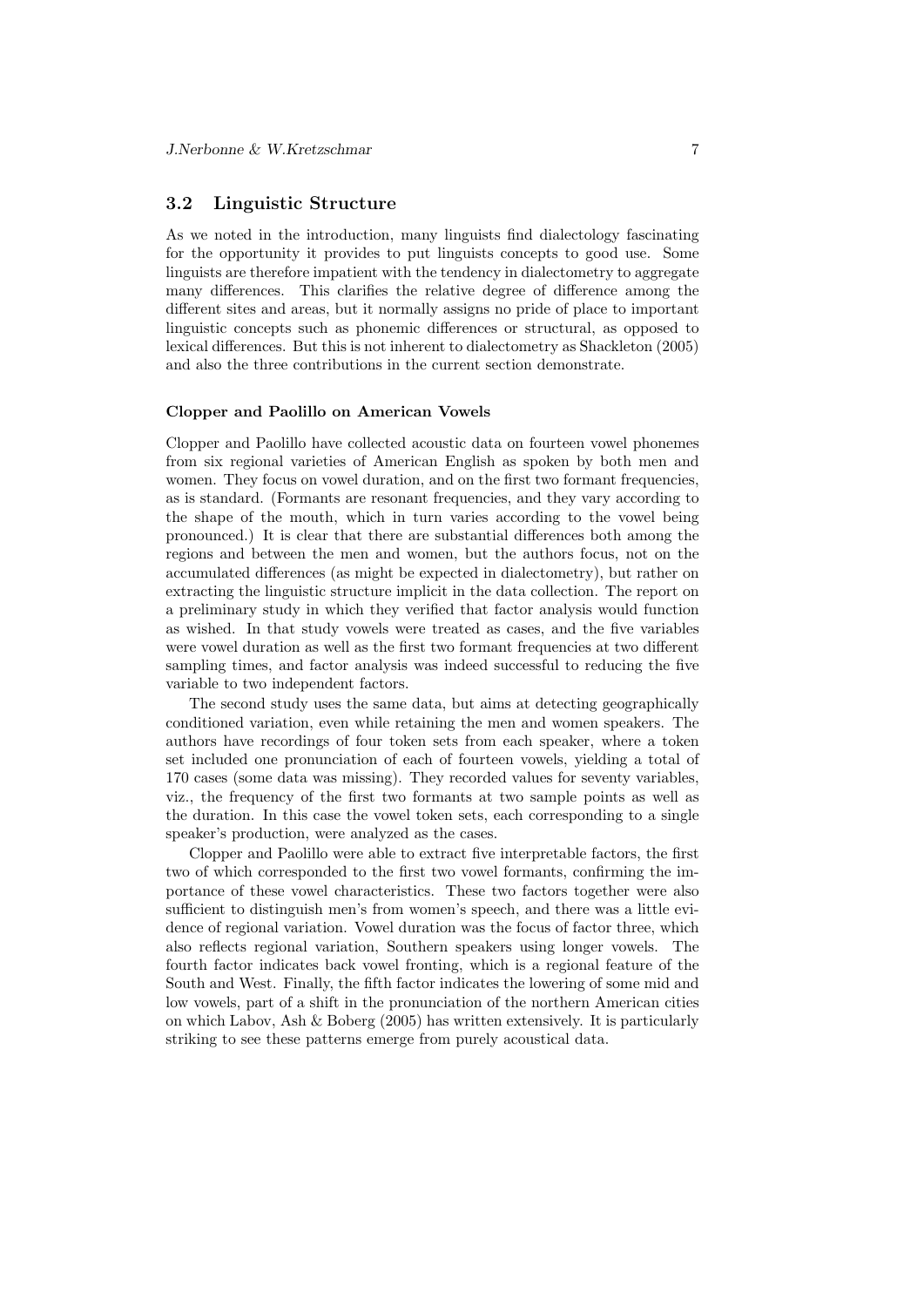It is interesting to note that Clopper and Paolillo come to dialectometry from a rather different direction than most. While most researchers look to aggregation as a means of smoothing the data distributions in order to see regional tendencies (or other conditioning) more clearly, Clopper and Paolillo mention a "structuralist" motivation—the wish to examine vowels in terms of entire vowel systems, thereby attending to the perceptual problem of how the vowels are distinguished. Studies of individual vowels, no matter how exhaustive, cannot do justice to the perceptual perspective.

#### Nerbonne on Southern American Vowels

While Clopper and Paolillo work on a recently collected corpus for which acoustic data is available, the The Linguistic Atlas of the Middle and South Atlantic States (LAMSAS) is a rich reservoir of data on linguistic variety in the eastern United States that was collected in the period 1933-1974, and for which no recordings were made. There are transcriptions, however, and Nerbonne's analysis proceeds entirely from these.

The analysis proceeds by first characterizing vowel differences via a difference measure applied to feature descriptions of the vowels. Then for each vowel token, e.g., the first vowel in *afternoon*, Nerbonne derives a place  $\times$  place matrix characterizing the dialect difference between the data collection sites with respect to that vowel token. In the spirit of dialectometry the analysis proceeds according to linguistic distances between sites—only now, the distances represent, not aggregates of hundreds of items, but rather single vowel tokens.

¿From such matrices, it is a direct step to calculating the vowel-token correlation matrix. This is simply the vowel-token  $\times$  vowel-token matrix in which each cell represents the correlation of one vowel token with another. (This step is implicit in Clopper and Paolillo's work, above.) Given this correlation matrix, Nerbonne performs factor analysis to extract those tokens which correlate highly with one another. The study thus represents an attempt to search for linguistic patterns based primarily on the function of the linguistic elements to support dialect differentiation. While Clopper and Paolillo use acoustic measurements of vowel tokens, Nerbonne effectively uses the function of the token to distinguish dialect sites, and while Shackleton (2005) uses a database of linguistic characterizations, Nerbonne's procedure works directly from the atlas transcriptions.

The results are mixed. To begin with, a great deal of the data appears to be quite unsystematic, so that one would need to examine thirteen factors in order to explain a great deal of the variance in the data (say 60%), even while their interpretation is problematic. A further indication of the complexity of the data is the fact that over 60 vowel tokens (of 200) are not associated strongly with any single factor.

But Nerbonne focuses on the three most important factors, and is able to show that they highlight a number of significant pronunciation differences in the LAMSAS. While most of those involved similar vowels in very similar environments, the factors also grouped some surprising vowels together, suggesting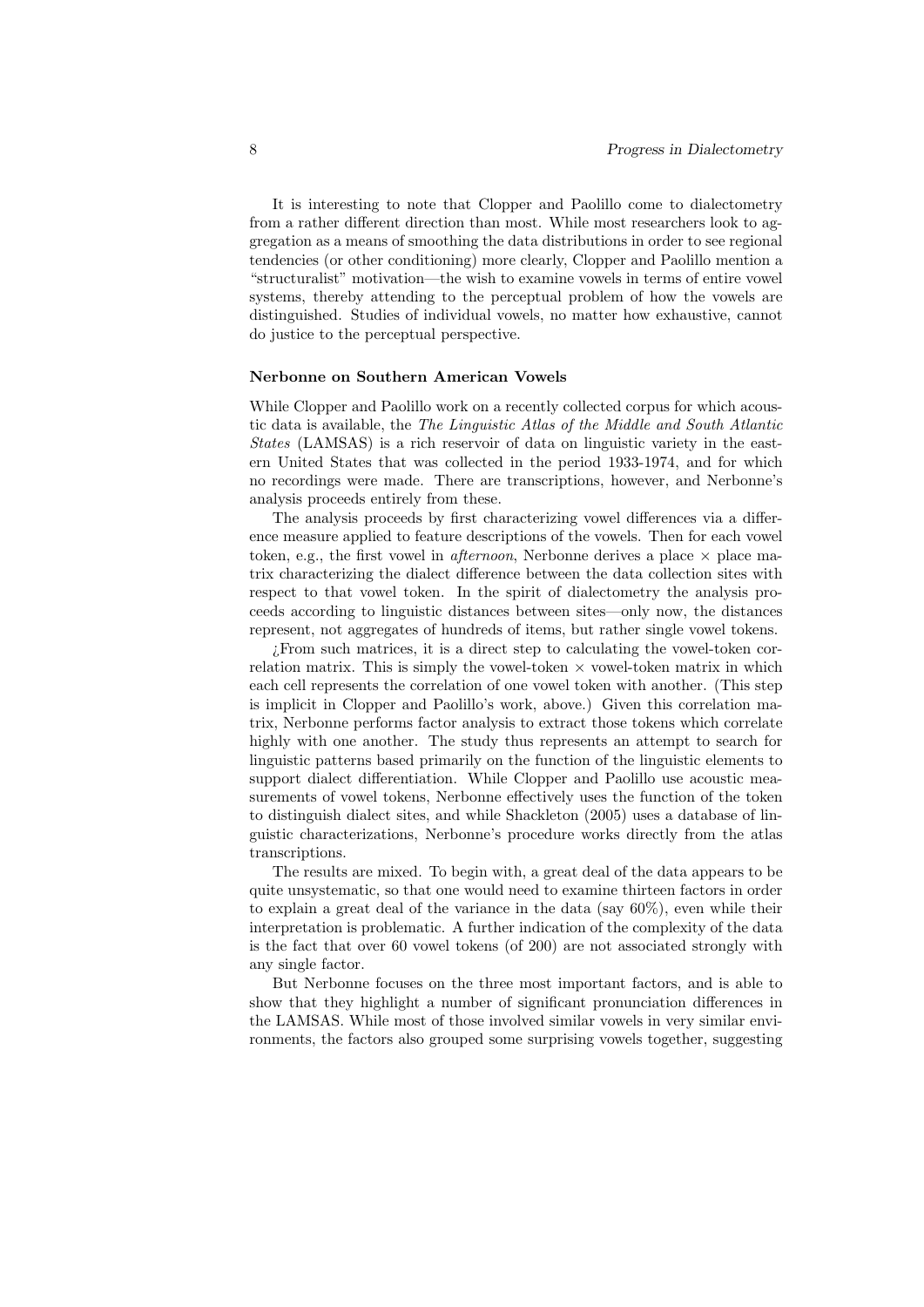that this approach might support the search for more explanatory linguistic explanations.

#### Gooskens and Heeringa on Linguistic Levels

Anyone who works on a subject as complex as dialectology is soon impressed by the many facets (technically, DIMENSIONS) of linguistic variation. Normally dialect speakers signal their "linguistic provenance" in a multitude of ways, meaning that analysts have a large choice of linguistic dimensions to focus on. Dialectometric analyses often aggregate at least dozens, often hundreds of linguistic variables, so that it is never surprising to find some sort of geographic conditioning. This forces dialectometry to be reflective about the validation of its results. Which linguistic variables are most important, and which are merely correlates of the important variables?

Gooskens and Heeringa have settled on a validation step which compares dialectometric techniques to dialect speakers' judgments of dialectal affinity. They are fortunate in having a substantial collection of data at their disposal, recordings and the transcriptions of Norwegian dialects made by Jorn Almberg and Kristian Skarbo at the Norges teknisk-naturvitenskapelige universitet (NTNU), the Norwegian University of Science and Technology, Trondheim (www.ling.hf.ntnu.no/nos/). Gooskens & Heeringa  $(2004)$  report then on lay dialect speakers' perceptual judgments of the linguistic proximity of those dialects to their own. Note that the brief samples played for the lay dialect speakers of necessity display differences at all linguistic levels. Gooskens and Heeringa ask how important different levels are, focusing on segmental pronunciation differences (i.e., individual sounds such as  $/p/$  or  $/i/$ ), lexical differences, and prosodic (i.e., melodic) differences.

This means that Gooskens and Heeringa begin with a place-by-place matrix reflecting how different lay speakers of place  $p$  found speech samples from place  $p'$ . They attempt to explain this via objective measures of the three different linguistic levels. They conclude that, even though there are important correlations between subjective distance and of all of the objective measures examined, only segmental pronunciation is truly explanatory since the others are too collinear (with pronunciation) to be shown to contribute independently. This is an excellent example of the sort of analysis available only to the aggregating techniques available in dialectometry.

### 3.3 New Frontiers

It is most welcome to see the attention (above) increasingly paid to the linguistic structure which aggregate analysis implicitly builds on, but this is only one of many new developments in dialectometry. Dialectometry initially treated all linguistic levels on a par, normally focusing on lexical, morphological and pronunciational differences. A small number of syntactic variables have been included in analyses, but Spruit's paper (in this volume) shows convincingly that the basic dialectometric techniques may be fruitfully applied to purely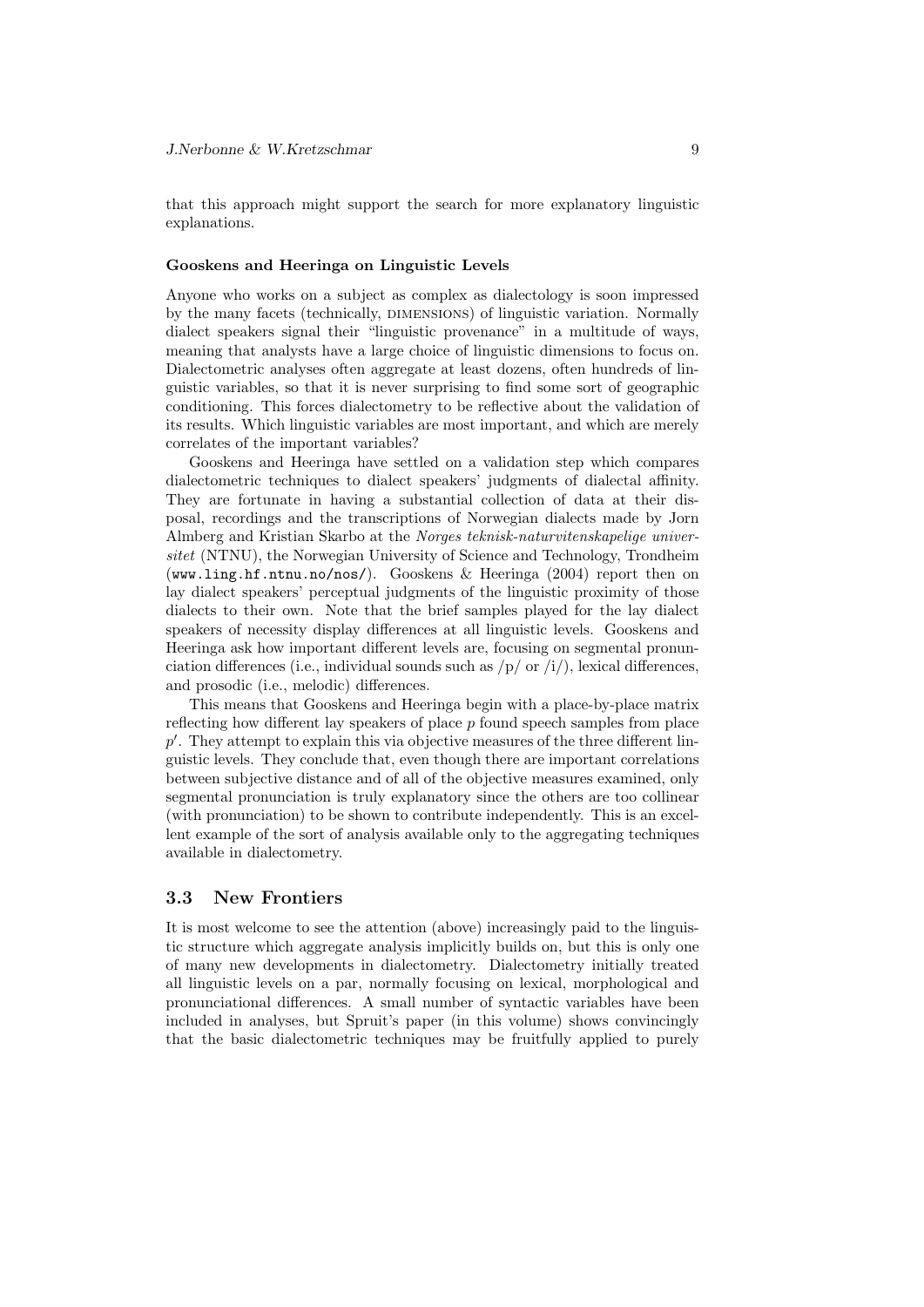syntactic data. Manni, Heeringa and Nerbonne examine genetic and linguistic variation simultaneously, noting that the models are similar in showing a sublinear relation between geography and (linguistic or genetic) variation, but that there is no correlation genetic and linguistic variation once one controls for geography. Cichocki applies correspondence analysis to data from French Canadian varieties in intense contact with English, and Gooskens and van Bezooijen apply dialectometric techniques to model the comprehensibility of Dutch and Afrikaans, demonstrating, incidentally the asymmetry of comprehensibility.

#### Spruit on Syntactic Variation

Spruit is fortunate in proceeding from a large database of syntactic differences collected by the SAND project coordinated by the Meertens Institute in Amsterdam (www.meertens.nl/sand/). 'SAND' is an acronym standing for 'Syntactic Atlas of Netherlandic Dutch' (Barbiers, Cornips & van de Kleij 2001, Barbiers & et al. 2006). The data reflects the customary syntactic means of expression of 134 syntactic variables (such as the means of expressing a reflexive relation such as he washes himself ) in 267 different data collection sites in the Netherlands. The choice of which data to collect rested with theoretical syntacticians and specialists in dialect syntax, and the collection itself was conducted by trained field workers.

Spruit is the first to apply dialectometric techniques to a large collection of syntactic data, and that makes his work especially interesting. Some of the theoreticians involved in designing the data questionnaire used to collect the data he analyzes were openly sceptical about whether geographic cohesion would turn out to be a conditioning factor at all in the case of syntactic variation, given the substantial body of work demonstrating the internal pressures on syntax to conform to typological (or universal) constraints (Comrie 1989, Croft 2001), and the question Spruit poses here is whether syntactic data indeed displays geographic cohesion.

As the reader may see independently, Spruit's analysis leaves little doubt that there is a strong association between geography and syntax. A series of maps illustrates the tendency of the syntactic variables to be realized similarly in nearby places. This is a significant result.

But the proof of a strong association between geography and syntax is by no means last word on the conditioning of syntactic variables. In addition to the typological or universalist perspective noted above, there is also work proposing a historical explanation for shared syntactic similarity. Thus Longobardi (2003) already proposes that syntactic structures might be more resistant to change than other linguistic features, and therefore provide a window to a more distant linguistic past. Dunn, Terrill, Reesink & Levinson (2005) borrow techniques (and even software) from phylogeny in order to reconstruct language families in New Guinea. Phylogenetics attempts to view a set of contemporary varieties as the result of divisions which are analogous to those in the spontaneous mutations found in biology, additionally allowing for some shared mutation as a result of adopting or borrowing genetic/linguistic material. Future work must certainly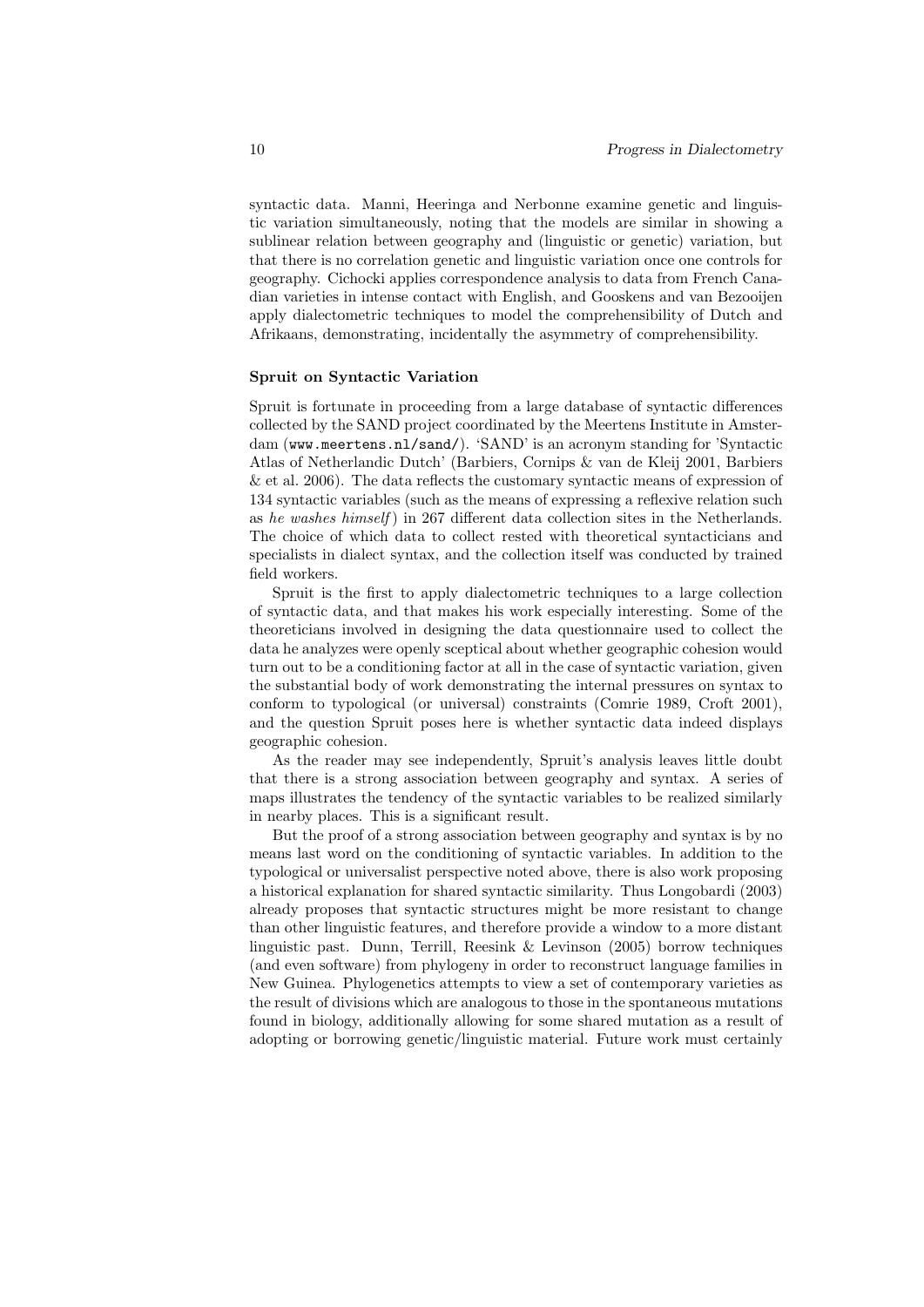include comparisons between these different approaches to explaining similar linguistic structure.

#### Manni, Heeringa and Nerbonne on Linguistics and Genetics

Cavalli-Sforza (1996) is famous for his speculation that the fates of populations may be traced through their genes, and in particular, how widely they are spread. It has been a part of this vision that one likewise map the spread of languages (Renfrew 1992), but to-date most of the work has focused on shared vocabulary as evidence of linguistic relatedness, and it has focused on rather large areas.

Manni, Heeringa and Nerbonne apply dialectometric techniques for measuring the similarity of word pronunciations to obtain a characterization of the similarity of varieties in specific towns and villages, showing a novel way to characterize linguistic relatedness. They obtain a characterization of the genetic relatedness by measuring the degree to which surnames are shared. The first reaction of many to the suggestion that one use names to measure genetic relations is to think of the man ways children might not bear the names of their biological fathers, but the validity of the technique has been tested and shown to correlate highly with independent characterizations of genetic relatedness. A second novel aspect of the study by Manni et al. is that they focus on the Netherlands, a relatively small area compared to those studied earlier.

It turns out that linguistic and genetic dissimilarity are highly correlated  $(r = 0.4)$ , but it is always hasty to conclude that the influence must be directin this case, that might be concluding that language variation was acquired from the biological parents. In fact, once Manni et al. factor out geography as a common factor of influence, then the correlation disappears. So, for the Netherlands, at least, geography influences both genetic and linguistic variation massively, leading to a correlation between the two, but there appears to be no further link.

An interesting advantage of this interdisciplinary study is the applications of techniques from biology, specifically from population genetics, to linguistic problems. For example, Manni et al. apply the Monmonier algorithm to their linguistic data in order to identify linguistic areas. This techniques tries to sketch borders in where the linguistic distance is greater than would be expected on the basis of a simple geographical model (on the basis of the residuals in a regression analysis). To-date most techniques for finding dialect groups suffer from statistical instability, especially clustering and self-organizing maps.

An interesting new development is the application of phylogenetic analysis as developed in biology to linguistics, in an effort to reconstruct linguistic history, but to-date most of this work has also been limited to shared vocabulary (McMahon & McMahon 2005), in addition to a single piece of work focused on syntax (Dunn et al. 2005). But the opportunities are growing for more serious interaction between linguistics and biology.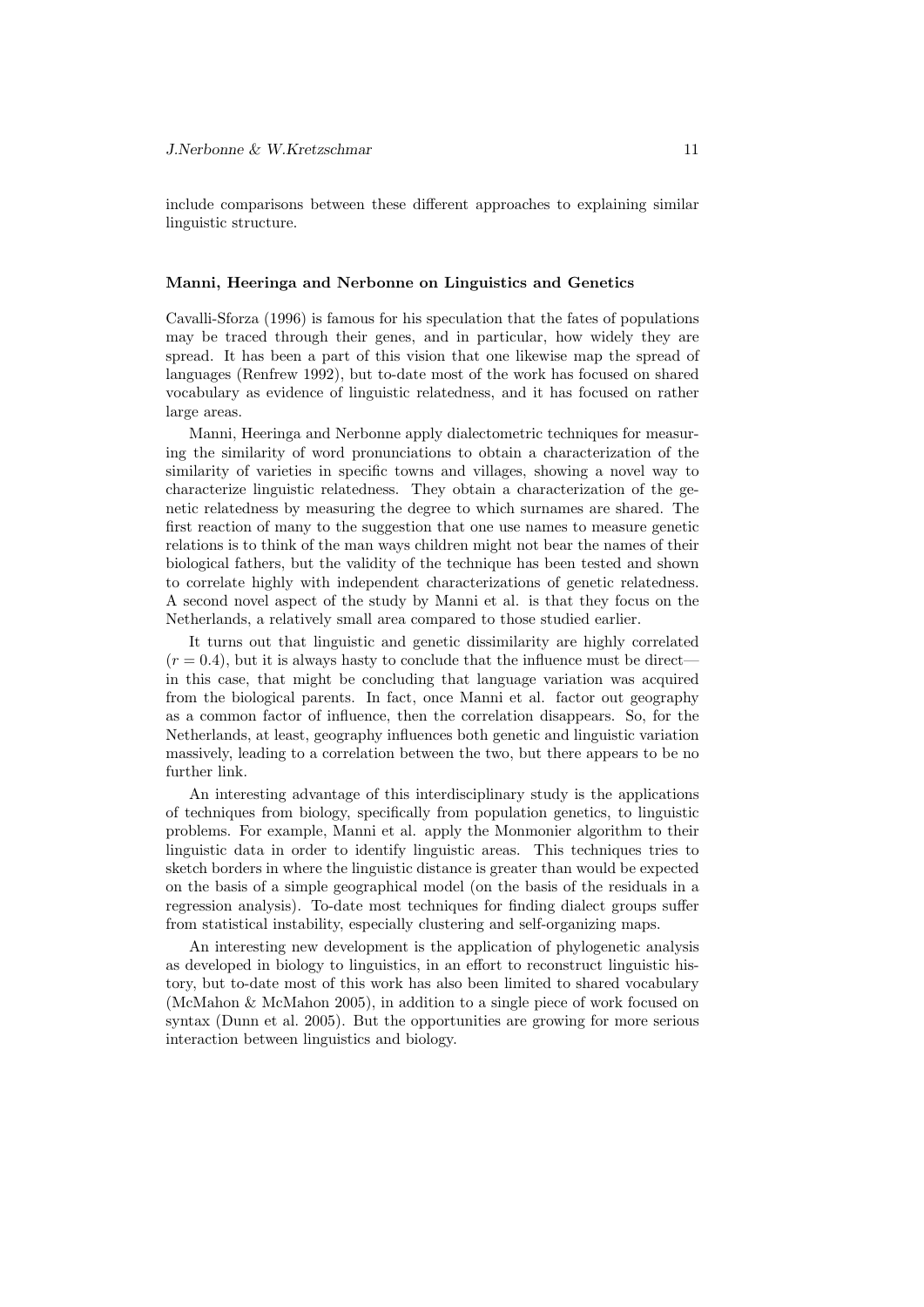#### Cichocki on Acadian French /r/

Wladyslaw Cichocki studies the consonant  $\langle r \rangle$  in Acadian French, i.e. the French spoken in the spoken in the Canadian Maritime Provinces of New Brunswick, Prince Edward Island, and Nova Scotia. He uses a corpus which was taken from 54 speakers in 18 localities, and which includes over 5,000 tokens of the phoneme  $/r/$ . The data is derived from a large linguistic atlas focusing on the vocabulary derived from fishing. Pronunciations were transcribed from audio recordings under the supervision of a single phonetician. Cichocki's study is innovative in his use of correspondence analysis in order to identify the factors conditioning the various pronunciations of  $\frac{r}{r}$  (so we might have discussed this study in the section above on linguistic structure), but it is also innovative in the context of dialectometry in its explicit attention to the effects of a contact language, in this case the effect of English on French.

The consonant has four variants in pronunciation, the dorsal, or uvular trill [ö] (pronounced at the back of the mouth), the apical trill [r] (pronounced with the tip of the tongue), the English rhotic approximant  $[x]$ , and the zero variant, in which the phoneme is not realized at all, and which is limited to final position. The apical [r] is the oldest Acadian pronunciation, which is being replaced by the uvular  $[\mathbf{r}]$ , the standard pronunciation in France and in several other parts of Canada. The rhotic approximant is a clear interloper from neighboring Englishspeaking areas. But this is a very global sketch, and Cichocki demonstrates that the details are quite subtle.

Cichocki demonstrates directly that the English [x] is found predominantly in English loan words—no surprise here. The same simple comparison shows that the zero variant is almost completely missing from the English loan words. The more interesting part of his paper is devoted to applying correspondence analysis to the data on  $\Gamma/r$ . Correspondence analysis is applied to the vector of frequencies of 14 different sorts of environments, namely the three variants of /r/ at the beginnings of French-word syllables, the four variants at the ends of French-word syllables, the three variants at the beginnings of English-word syllables, and finally the four variants at the ends of English-word syllables. Each vector corresponds to a place, and the differences between places can now be calculated in various ways (Cichocki uses  $\chi^2$ ). The resulting distances are then subjected to a dimension-reducing procedure which results in a compact characterization of the relations among the different sites. Even though Cichocki does not speculate on applying this procedure to very large characterizations of dialect distances, it is clear that it is similar in spirit to the analyses Goebl surveys in his paper, particularly if one combines these with multidimensional scaling (Kruskal, Dyen & Black 1971, Black 1976), as is frequently done.

Cichocki goes on, however, to show how correspondence analysis naturally analyzes not only the sites in the site  $\times$  feature matrix, but also the (linguistic) features, giving this sort of analysis a clear advantage over some of the others in its ability to recognize linguistic structure. In particular Cichocki is able to characterize how much variance different linguistic alternations account for. Finally, Cichocki demonstrates how other explanatory hypotheses may be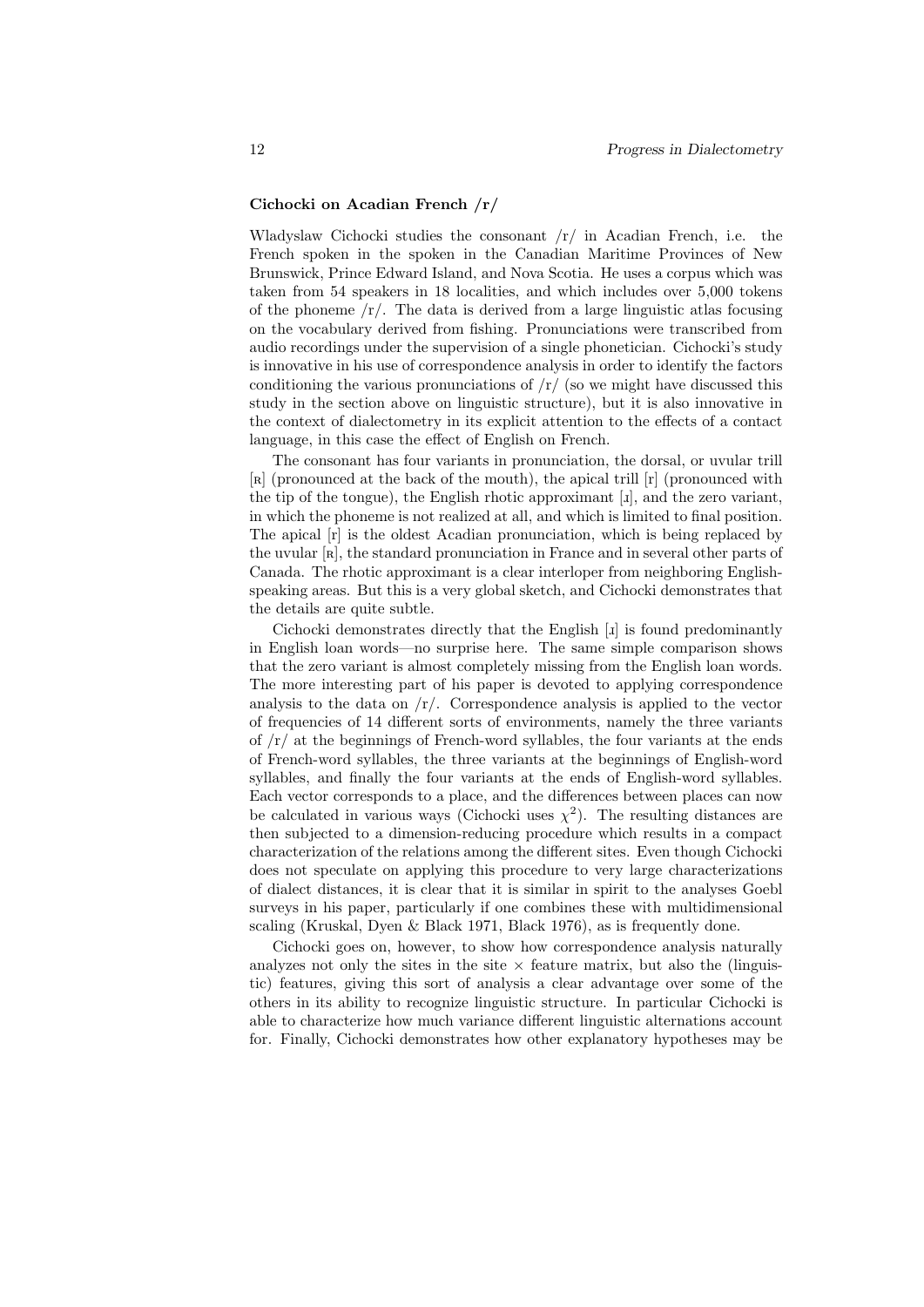examined in this framework.

#### Gooskens and van Bezooijen on Comprehensibility

Most dialectometrical work has focused on what one might call the SIGNAL OF linguistic provenance, i.e., the bits of variation we consciously or unconsciously use and which signal where we are from, at least in a linguistic sense. Gooskens and Heeringa (above) show that these signals are indeed received, and not merely in principle available. In addition, they suggest that dialectometry concentrate on the signals which lay dialect speakers are sensitive to.

A great deal of variation is mild enough that communication is unperturbed, and this allows us to concentrate on the signals which allow inferences about the speaker's background. But variation may be so extreme that it in fact disturbs communication, an experience many travelers have experienced. Everyone reading this introduction is fairly capable in English, but a trip through the English countryside, Scotland, Ireland, the American South, India, or Jamaica would normally result in several encounters in which interlocutors understand each other less than perfectly. This is the problem of comprehensibility, familiar in dialectology, and which Gooskens and van Bezooijen subsequently examine.

In particular they investigate Dutch and Afrikaans, two very closely related languages (Afrikaans grew out of the Dutch spoken by the earliest settlers in South Africa, who emigrated four to five centuries ago). By focusing on the written form, the authors expect to find that speakers (readers) comprehend each others' languages fairly well. They test comprehension using newspaper articles and measure it with standard techniques from foreign language learning research. They show first that attitude plays a (weak) role in predicting comprehension, but are also able to show that several dialectometric techniques are promising, including the proportion of shared vocabulary, and the transparency with which shared vocabulary could be recognized.

It will not be apparent to non-specialists that Gooskens and van Bezooijen's work exposes a methodological shortcoming in dialectometry, but it does, at least if one is willing to accept Dutch and Afrikaans as dialects of a single language, which is linguistically unobjectionable. Their results show that it is easier for the Dutch to understand written Afrikaans than it is for South Africans to understand written Dutch, i.e. that there is an asymmetry in comprehensibility. Dialectometrical techniques normally establish measures of varietal DISTANCE, however, which is axiomatically symmetric. The gauntlet they throw down to dialectometric theory is therefore to develop mathematical and computational models of varietal remoteness which allow for asymmetry.

# 4 Conclusions and Prospects

The papers in this volume indicate progress in dialectometry, not only in the technical means for analysis of complex variation data, but also in the application of these analyses to to different kinds of problems in linguistics. We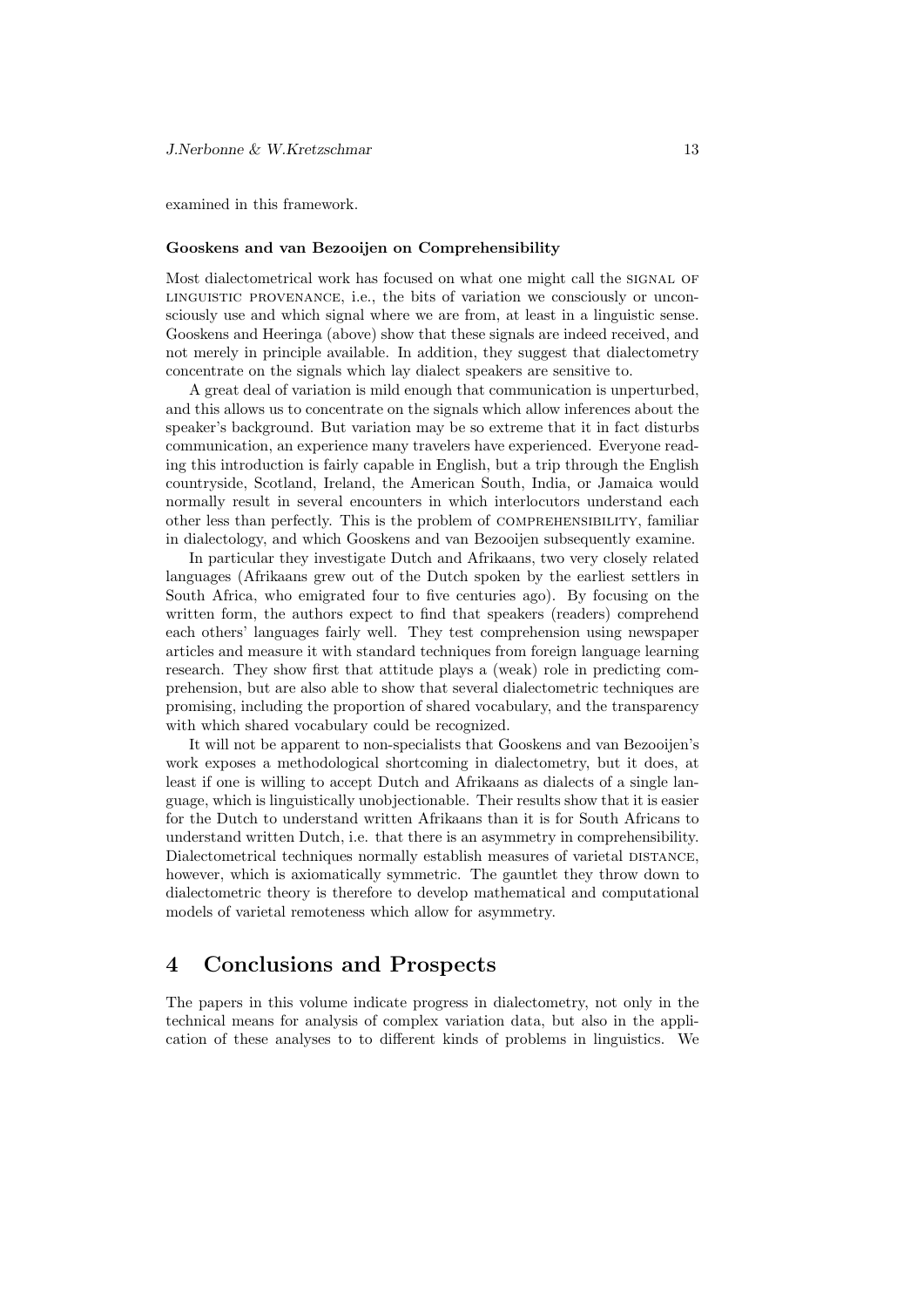believe that such healthy beginnings, for dialectometry is still in its infancy even given such evident advances from the pioneering work of Séguy (1973), will be followed by a rich harvest in our understanding of language in use. We look forward to continued advances in the field, both (as Kretzschmar suggests) in the techniques of its Art and also as its results bear upon the Science of linguistics—with far-reaching applications for geographical, historical, and social issues.

# Acknowledgments

We thank the Association for Literary and Linguistic Computing for their generous contribution toward the workshop's costs that led to this collection of papers, and also for the prizes they awarded to Cynthia Clopper and Marco Spruit as "excellent young researchers".

We are also very grateful to our referees, Renée van Bezooijen, Isidore Dyen, Charlotte Gooskens, Wilbert Heeringa, Peter Kleiweg, Hermann Niebaum, Bob Schackleton, Marco Spruit, Nathan Vaillette, and Hans Van de Velde. This collection would not have been possible without their careful and timely work.

The Netherlands Organization for Scientific Research (NWO) subsidized the work reported on here, NWO grant 360-70-120 (P.I. J.Nerbonne).

## References

- Barbiers, S., L. Cornips & S. van de Kleij, (eds.). (2001). Syntactic Microvariation. Amsterdam: Meertens Institute. elec. publication.
- Barbiers, S. & et al., (eds.). (2006). Dynamische Syntactische Atlas van de Nederlandse Dialecten (DynaSAND). Amsterdam: Meertens Institute. elec. publication, URL: http://www.meertens.nl/sand/.
- Black, P. (1976). Multidimensional Scaling Applied to Linguistic Relationships. In Lexicostatistics in Genetic Linguistics: Proceedings of the Montreal Conference, (ed.) I. Dyen & G. Jucquois. Vol. 3/5-6 of Cahiers de l'Institut de Linguistique de Louvain Leuven: Centre de Recherches Mathematiques Université de Montreal pp. 43–92.
- Cavalli-Sforza, L. L. (1996). Gènes, peuples et langues. Paris: Jacob.
- Cavalli-Sforza, L. & W. S.-Y. Wang. (1986). "Spatial Distance and Lexical Replacement." Language 62:38–55.
- Chambers, J. & P. Trudgill. (1998, [<sup>1</sup>1980]). Dialectology. Cambridge: Cambridge University Press.
- Comrie, B. (1989). Language Universals and Linguistic Typology:Syntax and Morphology. Basil Blackwell: Oxford.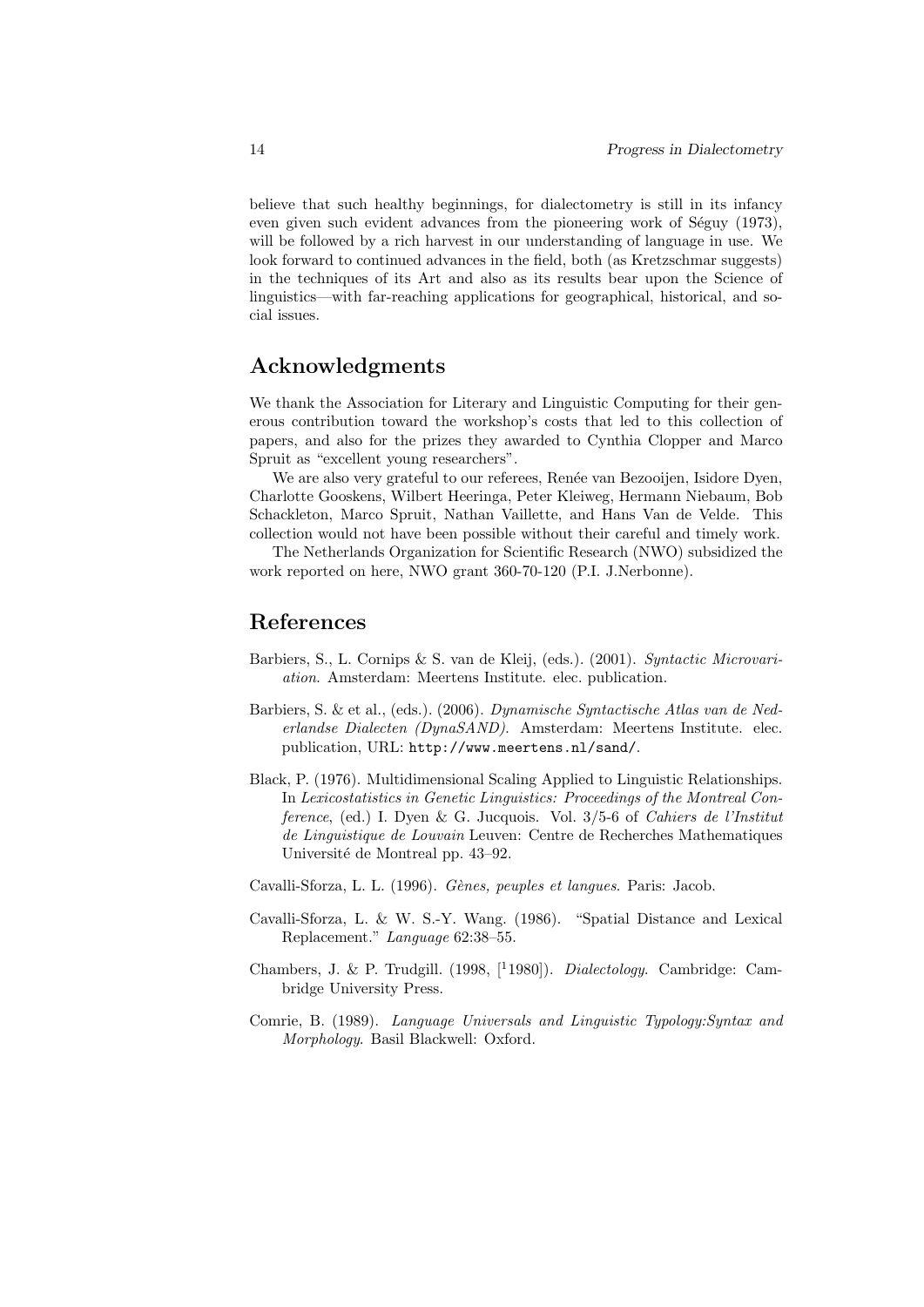- Croft, W. (2001). Radical Construction Grammar: Syntactic Theory in Typological Perspective. Oxford: Oxford University Press.
- Dunn, A. M., A. Terrill, G. Reesink & S. Levinson. (2005). "Structural Phylogenetics and the Reconstruction of Ancient Language History." Science 309(5743):2072–2075.
- Goebl, H. (1982). Dialektometrie: Prinzipien und Methoden des Einsatzes der Numerischen Taxonomie im Bereich der Dialektgeographie. Wien: Osterreichische Akademie der Wissenschaften. ¨
- Goebl, H. (1984). Dialektometrische Studien: Anhand italoromanischer, rätoromanischer und galloromanischer Sprachmaterialien aus AIS und ALF. 3 Vol. Tübingen: Max Niemeyer.
- Gooskens, C. & W. Heeringa. (2004). "Perceptual Evaluation of Levenshtein Dialect Distance Measurements using Norwegian Dialect Data." Language Variation and Change 16(3):189–207.
- Kruskal, J. B., I. Dyen & P. Black. (1971). Some Results from the Vocabulary Method of Reconstructing Languages Trees. In Lexico-Statistics in Genetic Linguistics. New Haven: Yale University.
- Labov, W. (1994). Principles of linguistic change. Vol. 1: Internal factors. Oxford: Blackwell.
- Labov, W., S. Ash & C. Boberg. (2005). The Atlas of North American English: Phonetics, Phonology and Sound Change: A Multimedia Reference Tool. Berlin: Mouton de Gruyter.
- Longobardi, G. (2003). "Methods in Parametric Linguistics and Cognitive History." Linguistic Variation Yearbook 3:103–140.
- McMahon, A. & R. McMahon. (2005). Language Classification by the Numbers. Oxford: Oxford University Press.
- Milroy, L. & M. Gordon. (2003). Sociolinguistics: Method and Interpretation. Oxford: Blackwell.
- Nerbonne, J. & W. Kretzschmar. (2003). "Introducing Computational Methods in Dialectometry." Computers and the Humanities 37(3):245–255. Special Iss. on Computational Methods in Dialectometry ed. by John Nerbonne and William Kretzschmar, Jr.
- Niebaum, H. & J. Macha. (2006). Einführung in die Dialektologie des Deutschen,  $2te$ , neubearbeitete Auflage. Tübingen: Niemeyer. <sup>1</sup>1999.
- Renfrew, C. (1992). "Archaeology, Genetics and Linguistic Diversity." Man 27(3):445–478.